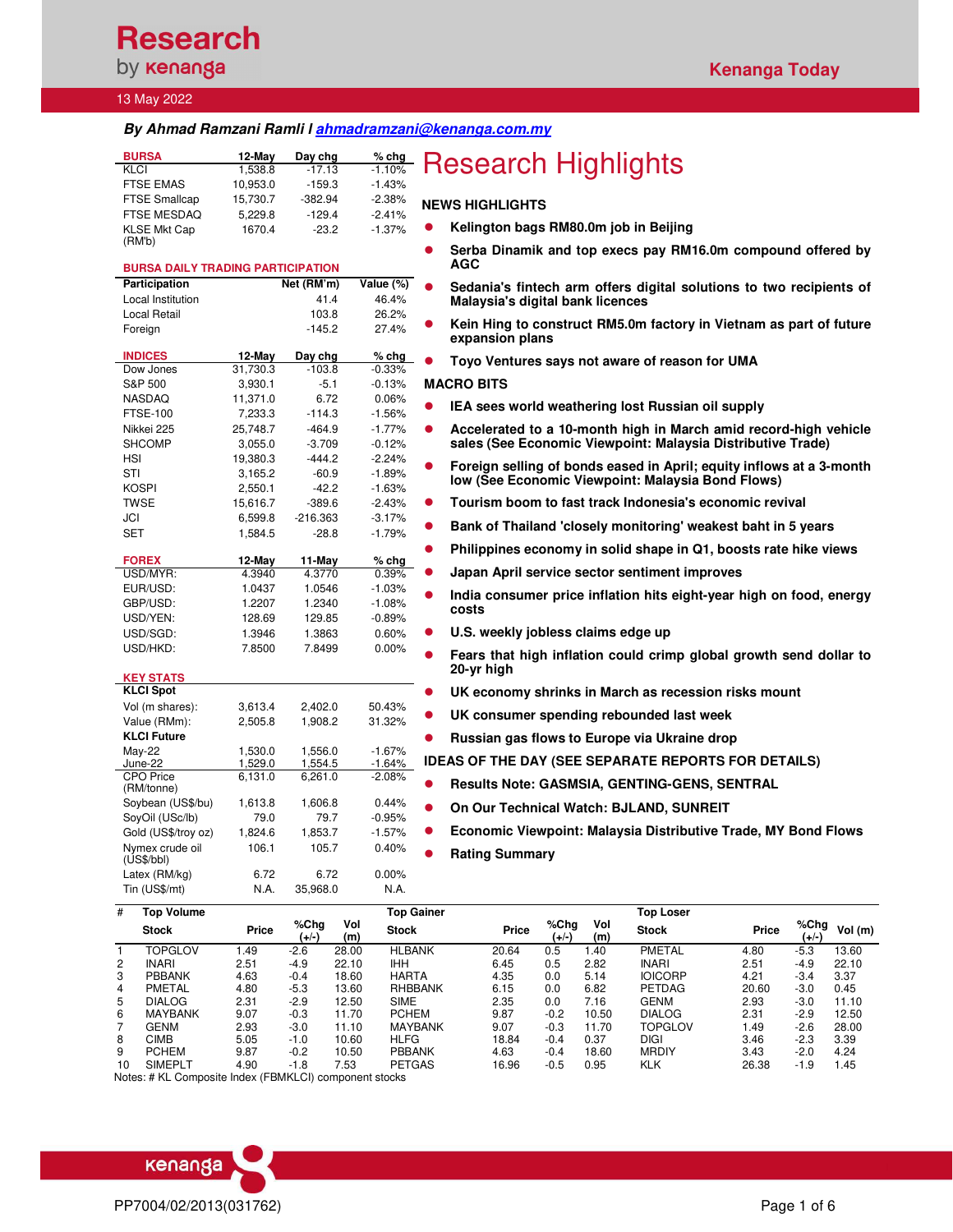## **Corporate News**

### • **Kelington bags RM80.0m job in Beijing**

Kelington Group Bhd's subsidiary Kelington Engineering (Shanghai) Co Ltd has clinched a RMB123.0m (about RM80.0m) to perform gas hook up works in Beijing, China. The integrated engineering solutions provider said the contract was awarded by China's largest semiconductor foundry. "The works will commence in May 2022 and are slated to be completed by March 2024," it said in a statement. (New Straits Times)

#### • **Serba Dinamik and top execs pay RM16.0m compound offered by AGC**

Serba Dinamik Holdings Bhd and its four top executives involved in the submission of false information have paid a total of RM16.0m compound issued by the Securities Commission Malaysia (SC). Payment for the compound was made on May 9, said the oil and gas company in a statement, whose creditors have filed a winding-up petition against it. (The Edge Markets)

### • **Sedania's fintech arm offers digital solutions to two recipients of Malaysia's digital bank licences**

SEDANIA Innovator Bhd (Sedania) is set to boost digital banking adoption by deploying a full suite of digital banking solutions to two recipients of Malaysia's digital bank licences via its Fintech arm, SEDANIA As Salam Capital Sdn Bhd (SASC) and its technology partners. Its chief executive officer said the group is supporting clients to roll out market-ready solutions within the stipulated time. She said SEDANIA As Salam's unique Digital Akad sets SASC apart from other peers in the market by allowing the Islamic banking sector to connect with customers for smooth 'Akad' (agreement) procedures, resulting in faster turnaround times for financing disbursements. (The Star)

## • **Kein Hing to construct RM5.0m factory in Vietnam as part of future expansion plans**

Kein Hing International Bhd on Thursday announced it has awarded an RM5.0m construction contract to a third-party main contractor in Vietnam for the proposed construction of a single-storey factory. Kein Hing's wholly-owned subsidiary Kein Hing Thai Nguyen (Vietnam) Co Ltd (KHTV), has awarded the job to the contractor for the proposed construction of the factory on a piece of industrial land located at Diem Thuy Industrial Park, Phuc Binh District, in Vietnam. (The Edge Markets)

#### • **Toyo Ventures says not aware of reason for UMA**

Toyo Ventures Holdings Bhd, which received an unusual market activity (UMA) query from Bursa Malaysia on Thursday (May 12), clarified that it is not aware of any corporate development that would have caused the rise in its share price and volume. The group also stressed that it is in compliance with the Bursa Securities Listing Requirements on immediate disclosure obligations. The stock opened one sen or 1.5% higher at 68.0 sen and continued to surge to hit a high of 83.5 sen before it pared its gains towards the closing bell. (The Edge Markets)

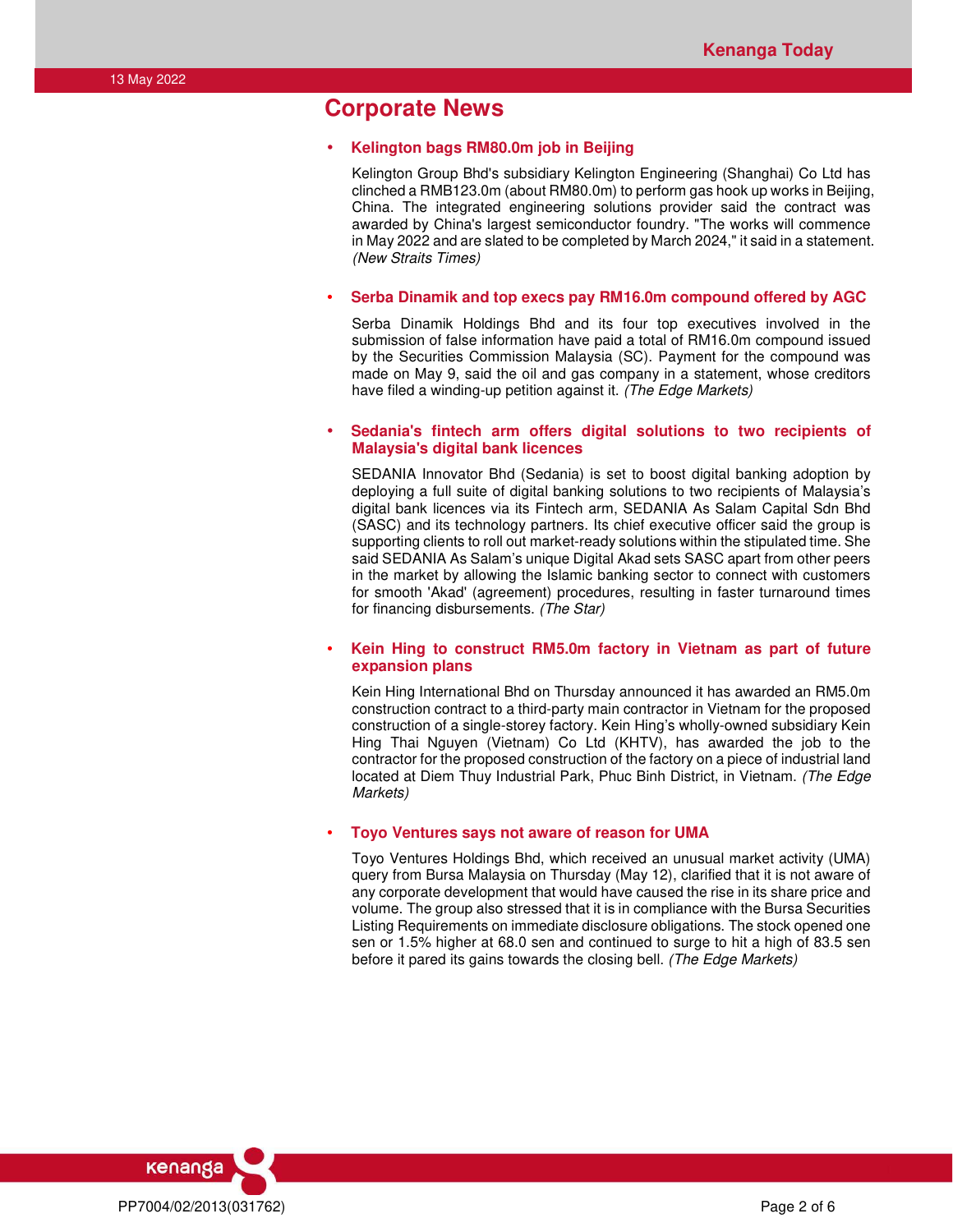## **Macro Bits**

## **Global**

**IEA sees world weathering lost Russian oil supply** The world will not be left short of oil even with lower output from sanctions-hit Russia, the International Energy Agency (IEA) said on Thursday, in a U-turn after it predicted a possible "global supply shock" in March. The IEA, after warning on March 16 that 3.0m barrels per day (bpd) could be shut in from April, lowered that figure for a second time as it noted only 1.0m bpd had gone offline. (Reuters)

## **Malaysia**

- **Accelerated to a 10-month high in March amid record-high vehicle sales** Distributive trade sales increased at the fastest pace in 10 months in March (9.8% YoY; Feb: 8.4%), largely due to a jump in motor vehicle sales. Sales value (RM123.8b; Feb: RM117.1b): hit a new record high due to a double-digit growth in motor vehicles monthly sales (33.9% MoM; Feb: -1.4%). (See Economic Viewpoint: Malaysia Distributive Trade)
- **Foreign selling of bonds eased in April; equity inflows at a 3-month low** Foreign investors remained net sellers of Malaysia's debt securities second straight month in April (-RM2.2b; Mar: -RM4.0b), albeit to a lesser extent. Foreign demand for local debt remained pressured by the sharp narrowing of MGS-UST yield spreads and the global bond selloff, triggered by expectations of more aggressive Fed tightening. (See Economic Viewpoint: Malaysia Bond Flows)

## **Asia Pacific**

- **Tourism boom to fast track Indonesia's economic revival** Indonesia has recorded a boom in the number of visitors to tourist destinations after two years of shutdown, thanks to the long Eid holiday and waived restrictions, the country's Ministry of Tourism and Creative Economy announced. (The Star)
- **Bank of Thailand 'closely monitoring' weakest baht in 5 years** The Bank of Thailand (BoT) on Thursday said the movement of the baht has had limited impact on inflation and the economy, after the currency reached its weakest rate against the US dollar for five years on Thursday. (Bangkok Post)
- **Philippines economy in solid shape in Q1, boosts rate hike views** The Southeast Asian nation's economy grew a better-than-expected 8.3% in the first quarter, the government said on Thursday. It was the fastest annual growth since the June quarter of 2021 and exceeded a 6.6% forecast in a Reuters poll. (Reuters)
- **Japan April service sector sentiment improves** Japan's service sector sentiment index rose in April for a second month, a Cabinet Office survey showed on Thursday. The survey of workers such as taxi drivers, hotel workers and restaurant staff, showed their confidence about current economic conditions increased 2.6 points to 50.4. (Reuters)
- **India consumer price inflation hits eight-year high on food, energy costs** Rising food and energy prices pushed India's annual retail inflation up towards an eight-year high in April, strengthening economists' view that the central bank would have to raise interest rates more aggressively to curb prices. Consumer price index-based inflation rose more than expected to 7.79% in April year-on-year. (Reuters)

## **Americas**

- **U.S. weekly jobless claims edge up** The number of Americans filing new claims for unemployment benefits unexpectedly rose last week, touching the highest level in three months, but there is no material shift in labor market conditions amid strong demand for workers. Initial claims for state unemployment benefits increased 1,000 to a seasonally adjusted 203,000 for the week ended May 7, the highest level since mid-February. (Reuters)
- **Fears that high inflation could crimp global growth send dollar to 20-yr high** The dollar climbed to a 20-year high on Thursday as concerns persisted that central bank actions to counter high inflation would crimp global economic growth, boosting the currency's safe-haven appeal. (Reuters)

## **Europe**

- **U.S. weekly jobless claims edge up** The number of Americans filing new claims for unemployment benefits unexpectedly rose last week, touching the highest level in three months, but there is no material shift in labor market conditions amid strong demand for workers. Initial claims for state unemployment benefits increased 1,000 to a seasonally adjusted 203,000 for the week ended May 7, the highest level since mid-February. (Reuters)
- **Fears that high inflation could crimp global growth send dollar to 20-yr high** The dollar climbed to a 20-year high on Thursday as concerns persisted that central bank actions to counter high inflation would crimp global economic growth, boosting the currency's safe-haven appeal. (Reuters)

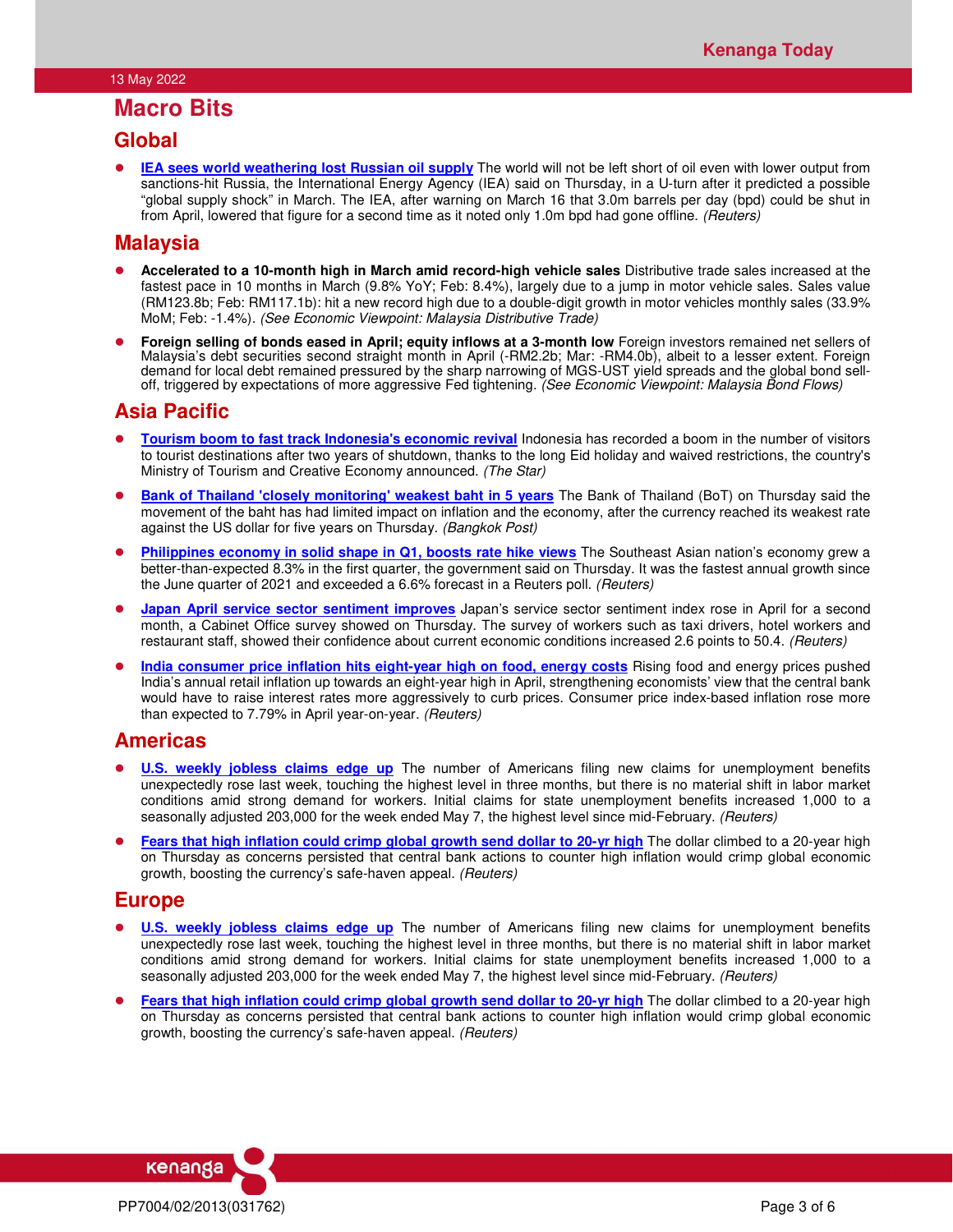## **List of Oversold Stocks (14-Day RSI>70-mark)**

| NAME*                                 | <b>LAST PRICE</b> | <b>RSI 14D</b> | <b>RSI 9D</b> | <b>RSI 3D</b> | <b>HIGH 30D</b> |
|---------------------------------------|-------------------|----------------|---------------|---------------|-----------------|
| <b>ELSOFT RESEARCH BHD</b>            | 0.715             | 19.61          | 12.02         | 1.29          | 0.715           |
| <b>MY EG SERVICES BHD</b>             | 0.865             | 20.82          | 10.61         | 0.26          | 0.865           |
| <b>MALAYSIA SMELTING CORP BHD</b>     | 3.470             | 21.28          | 12.54         | 0.82          | 3.410           |
| JF TECHNOLOGY BHD                     | 0.865             | 21.55          | 12.78         | 0.97          | 0.850           |
| PESTECH INTERNATIONAL BHD             | 0.490             | 21.91          | 16.26         | 7.31          | 0.485           |
| THREE-A RESOURCES BHD                 | 0.830             | 23.03          | 14.56         | 1.47          | 0.830           |
| <b>CYPARK RESOURCES BHD</b>           | 0.735             | 23.19          | 15.36         | 2.63          | 0.730           |
| DRB-HICOM BHD                         | 1.270             | 23.69          | 16.58         | 6.34          | 1.260           |
| ANCOM NYLEX BHD                       | 3.090             | 23.87          | 14.82         | 0.89          | 3.060           |
| <b>KELINGTON GROUP BHD</b>            | 1.090             | 24.03          | 16.07         | 2.73          | 1.080           |
| SURIA CAPITAL HOLDINGS BHD            | 1.100             | 24.13          | 16.57         | 3.97          | 1.100           |
| <b>DIALOG GROUP BHD</b>               | 2.310             | 24.18          | 18.70         | 9.17          | 2.310           |
| <b>PA RESOURCES BHD</b>               | 0.335             | 24.39          | 15.20         | 1.75          | 0.330           |
| ANN JOO RESOURCES BHD                 | 1.450             | 24.69          | 17.76         | 7.10          | 1.450           |
| <b>KRONOLOGI ASIA BHD</b>             | 0.470             | 24.90          | 16.71         | 2.46          | 0.460           |
| <b>GUAN CHONG BHD</b>                 | 2.350             | 25.02          | 20.52         | 19.03         | 2.340           |
| YINSON HOLDINGS BHD                   | 2.230             | 26.39          | 16.88         | 1.17          | 2.230           |
| <b>HIAP TECK VENTURE BHD</b>          | 0.385             | 26.90          | 17.45         | 0.56          | 0.375           |
| SAM ENGINEERING & EQUIPMENT           | 3.820             | 27.71          | 21.44         | 11.14         | 3.780           |
| ABF MALAYSIA BOND INDEX FUND          | 1.128             | 27.84          | 26.92         | 35.73         | 1.125           |
| <b>KESM INDUSTRIES BHD</b>            | 7.700             | 27.84          | 24.89         | 29.57         | 7.600           |
| <b>INSAS BHD</b>                      | 0.780             | 27.93          | 20.94         | 4.93          | 0.780           |
| <b>MUDA HOLDINGS BERHAD</b>           | 2.220             | 28.25          | 22.72         | 7.70          | 2.220           |
| MGB BHD                               | 0.605             | 28.28          | 26.87         | 17.39         | 0.600           |
| DUFU TECHNOLOGY CORP BHD              | 2.170             | 28.29          | 22.88         | 8.55          | 2.140           |
| <b>D&amp;O GREEN TECHNOLOGIES BHD</b> | 3.430             | 28.47          | 21.12         | 3.56          | 3.400           |
| CAREPLUS GROUP BHD                    | 0.580             | 28.77          | 18.96         | 1.04          | 0.580           |
| <b>GENETEC TECHNOLOGY BHD</b>         | 1.820             | 28.88          | 21.60         | 7.93          | 1.810           |
| COCOALAND HOLDINGS BHD                | 1.090             | 29.00          | 21.56         | 10.32         | 1.080           |
| KOTRA INDUSTRIES BHD                  | 3.940             | 29.11          | 19.76         | 11.43         | 3.900           |
| KOBAY TECHNOLOGY BHD                  | 3.080             | 29.35          | 21.10         | 3.26          | 3.080           |
| <b>MEDIA PRIMA BHD</b>                | 0.520             | 29.49          | 21.66         | 18.27         | 0.520           |
| LION INDUSTRIES CORP BHD              | 0.525             | 29.66          | 19.55         | 0.99          | 0.525           |

\*Only for stocks with market cap >RM300m

Source: Bloomberg

## **List of Overbought Stocks (14-Day RSI>70-mark)**

| NAME*                        | <b>PRICE</b> | <b>RSL</b><br>14D | RSI 9D | RSI 3D | HIGH 30D |
|------------------------------|--------------|-------------------|--------|--------|----------|
| <b>BREM HOLDING BHD</b>      | .190         | 87.46             | 97.04  | 100.00 | .190     |
| YNH PROPERTY BHD             | 3.370        | 80.32             | 86.94  | 98.32  | 3.370    |
| PETRON MALAYSIA REFINING & M | 5.900        | 71.56             | 70.98  | 58.77  | 6.330    |
| TAMBUN INDAH LAND BHD        | 0.945        | 70.62             | 73.81  | 86.64  | 0.965    |

\*Only for stocks with market cap >RM300m Source: Bloomberg

# **List of Oversold Warrants (14-Day RSI<30-mark)**

| <b>NAME</b>                     | LAST<br><b>PRICE</b> | <b>RSI 14D</b> | RSI 9D | <b>RSI 3D</b> | <b>LOW 30D</b> | <b>EXPIRY</b><br><b>DATE</b> |
|---------------------------------|----------------------|----------------|--------|---------------|----------------|------------------------------|
| ECO WORLD DEVELOPMENT GROUP     | 0.130                | 10.81          | 9.95   | 7.15          | 0.125          | 12/4/2029                    |
| BHD-WB                          |                      |                |        |               |                |                              |
| REVENUE GROUP BHD-WA            | 0.385                | 17.87          | 11.98  | 9.41          | 0.385          | 14/1/2024                    |
| PRESS METAL ALUMINIUM HOLDINGS  | 0.015                | 21.72          | 14.54  | 2.93          | 0.015          | 24/11/2022                   |
| BHD-C68                         |                      |                |        |               |                |                              |
| PRESS METAL ALUMINIUM HOLDINGS  | 0.035                | 22.10          | 16.08  | 9.65          | 0.035          | 5/9/2022                     |
| BHD-C62                         |                      |                |        |               |                |                              |
| VS INDUSTRY BHD-WB              | 0.200                | 22.68          | 13.99  | 0.49          | 0.200          | 14/6/2024                    |
| SERBA DINAMIK HOLDINGS BHD-WA   | 0.025                | 23.58          | 19.12  | 20.98         | 0.020          | 5/12/2024                    |
| PRESS METAL ALUMINIUM HOLDINGS  | 0.020                | 24.35          | 17.86  | 3.38          | 0.020          | 6/2/2023                     |
| BHD-C70                         |                      |                |        |               |                |                              |
| <b>BAHVEST RESOURCES BHD-WA</b> | 0.110                | 25.71          | 15.86  | 1.66          | 0.105          | 20/8/2024                    |
| <b>DIALOG GROUP BHD-C82</b>     | 0.025                | 25.77          | 23.90  | 16.33         | 0.025          | 30/8/2022                    |
| <b>PA RESOURCES BHD-WB</b>      | 0.220                | 25.78          | 15.61  | 0.73          | 0.215          | 17/12/2022                   |
| MALAYSIA SMELTING CORP BHD-CC   | 0.055                | 25.90          | 18.21  | 4.03          | 0.050          | 11/11/2022                   |
| MY EG SERVICES BHD-O            | 0.080                | 27.15          | 18.90  | 1.59          | 0.080          | 30/11/2022                   |
| PRESS METAL ALUMINIUM HOLDINGS  | 0.030                | 27.53          | 21.37  | 11.29         | 0.025          | 30/6/2022                    |
| BHD-C63                         |                      |                |        |               |                |                              |
| S&P 500 INDEX-CZ                | 0.090                | 28.35          | 21.58  | 4.25          | 0.085          | 20/6/2022                    |
| S&P 500 INDEX-C10               | 0.100                | 28.54          | 21.55  | 4.35          | 0.095          | 19/9/2022                    |
| TA WIN HOLDINGS BHD-WA          | 0.030                | 29.00          | 20.96  | 5.41          | 0.030          | 5/8/2022                     |
| Source: Bloombera               |                      |                |        |               |                |                              |

kenanga PP7004/02/2013(031762) 2013(031762)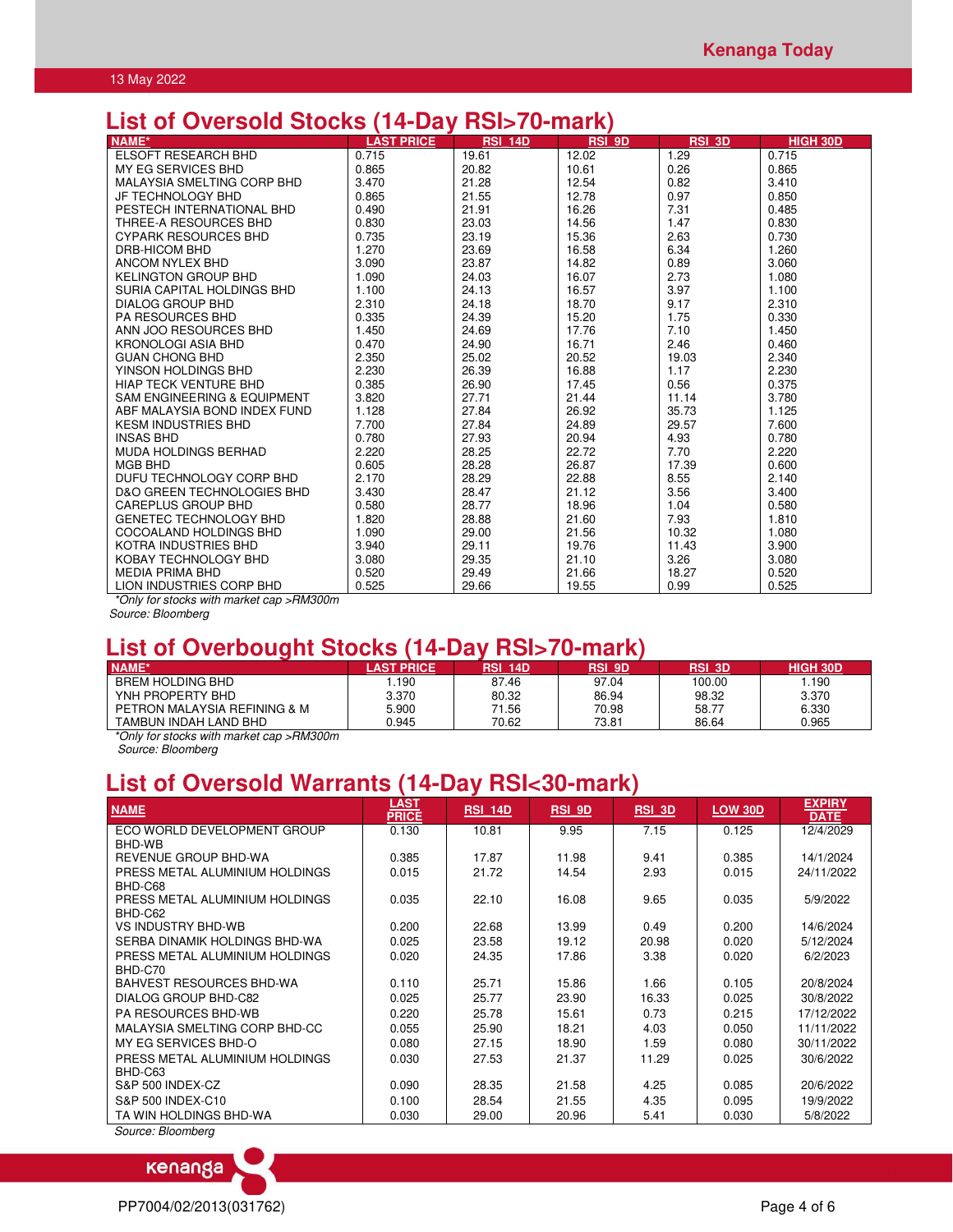# **List of Overbought Warrants (14-Day RSI>70-mark)**

| <b>NAME</b>                         | <u>LAST</u><br>PRICE | <b>RSI 14D</b> | <b>RSI 9D</b> | <b>RSI 3D</b> | <b>HIGH 30D</b> | <b>EXPIRY</b><br><b>DATE</b> |
|-------------------------------------|----------------------|----------------|---------------|---------------|-----------------|------------------------------|
| <b>HARN LEN CORP BHD-WB</b>         | 0.640                | 79.89          | 82.77         | 75.18         | 0.670           | 19/9/2026                    |
| <b>HENGYUAN REFINING CO BHD-C21</b> | 0.220                | 75.46          | 79.18         | 81.18         | 0.245           | 15/8/2022                    |
| S&P 500 INDEX-HZ                    | .660                 | 73.66          | 80.63         | 96.06         | .660            | 20/6/2022                    |
| HENGYUAN REFINING CO BHD-C22        | 0.370                | 73.44          | 72.12         | 59.45         | 0.480           | 31/5/2022                    |

Source: Bloomberg

This section is intentionally left blank